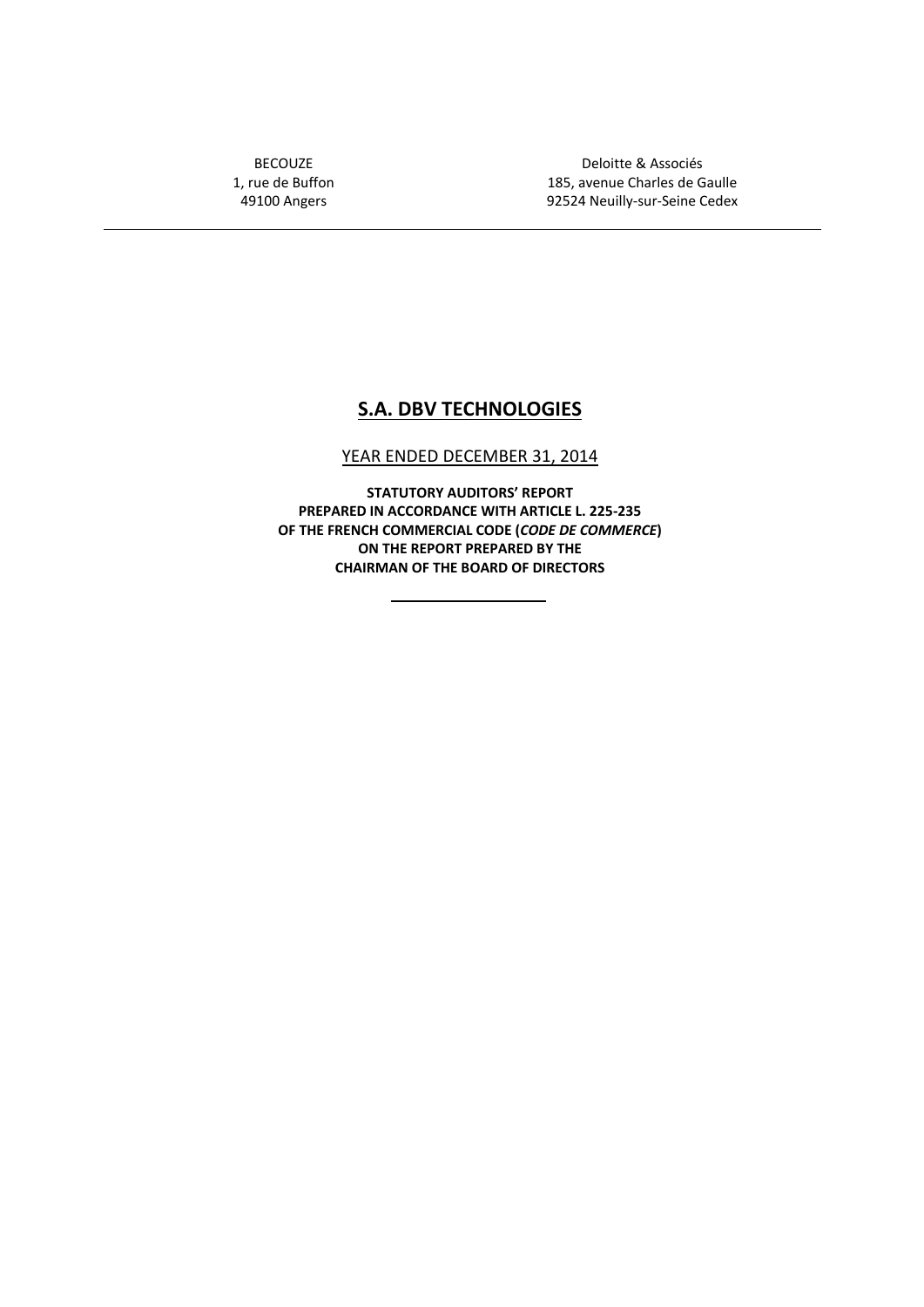BECOUZE 1, rue de Buffon 49100 Angers

**S.A. DBV TECHNOLOGIES** Société Anonyme with capital of €1,916,066 Registered office: Green Square - Bâtiment D 80-84, rue des Meuniers 92220 Bagneux

*Statutory Auditors' report prepared in accordance with Article L. 225-235 of the French Commercial Code (Code de commerce) on the report prepared by the Chairman of the Board of Directors Year ended December 31, 2014*

*This is a free translation into English of a report issued in the French language and is provided solely for the convenience of English-speaking readers. This report should be read in conjunction and construed in accordance with French law and professional auditing standards applicable in France.*

To the Shareholders,

In our capacity as Statutory Auditors of DBV Technologies and in accordance with Article L. 225-235 of the French Commercial Code (*Code de commerce*), we hereby report to you on the report prepared by the Chairman of your Company in accordance with Article L. 225-37 of the French Commercial Code for the year ended December 31, 2014.

It is the Chairman's responsibility to prepare, and submit to the Board of Directors for approval, a report on the internal control and risk management procedures implemented by the Company and containing the other disclosures required by Article L. 225-37 of the French Commercial Code, particularly in terms of corporate governance.

It is our responsibility:

- to report to you on the information contained in the Chairman's report in respect of the internal control and risk management procedures relating to the preparation and processing of the accounting and financial information; and
- to attest that this report contains the other disclosures required by Article L. 225-37 of the French Commercial Code, it being specified that we are not responsible for verifying the fairness of these disclosures.

We conducted our work in accordance with the professional standards applicable in France.